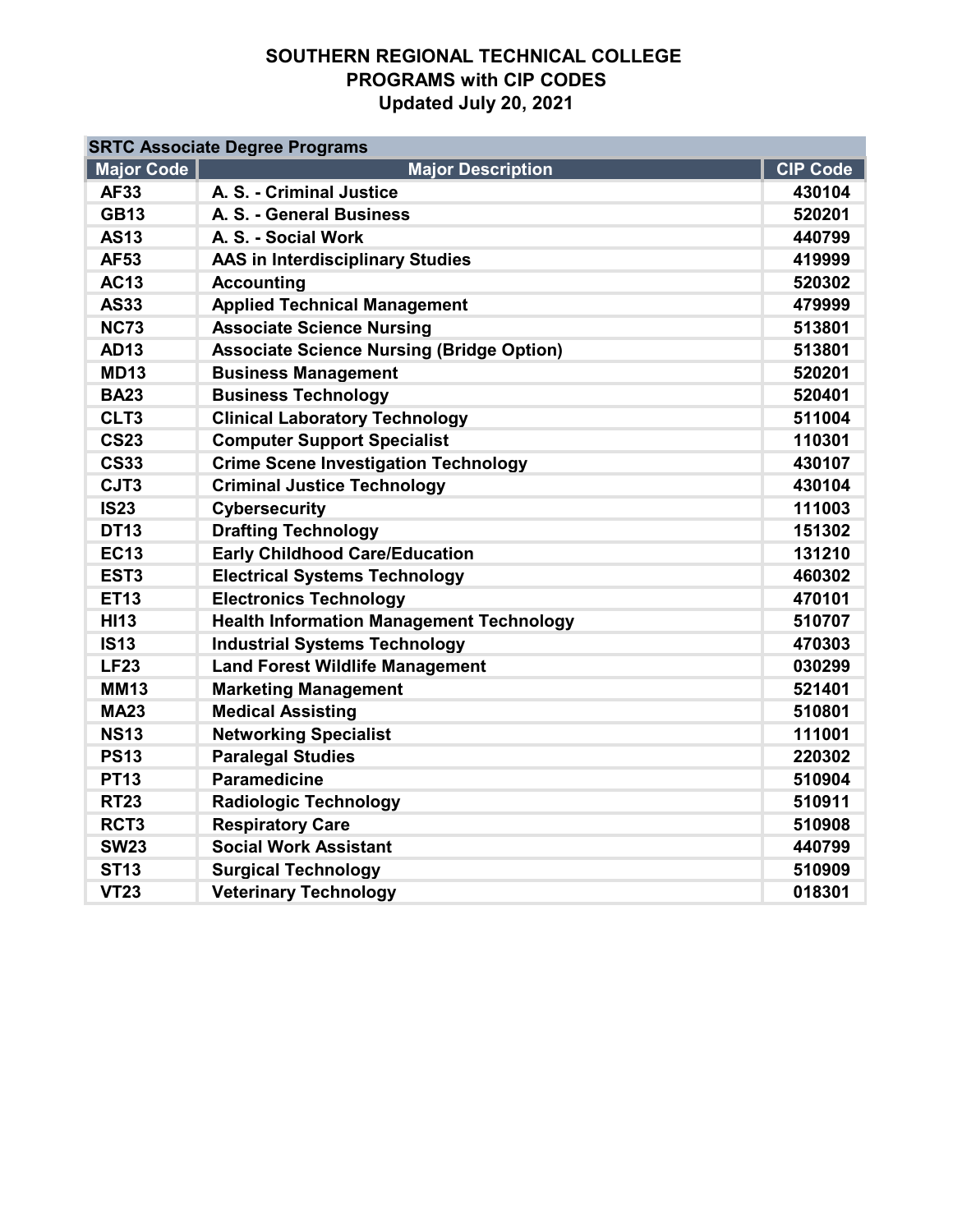| <b>SRTC Diploma Programs</b> |                                                  |                 |  |  |  |
|------------------------------|--------------------------------------------------|-----------------|--|--|--|
| <b>Major Code</b>            | <b>Major Description</b>                         | <b>CIP Code</b> |  |  |  |
| <b>AC12</b>                  | <b>Accounting</b>                                | 520302          |  |  |  |
| ACT <sub>2</sub>             | <b>Air Conditioning Technology</b>               | 470201          |  |  |  |
| ACR <sub>2</sub>             | <b>Auto Collision Repair</b>                     | 470603          |  |  |  |
| <b>AF12</b>                  | <b>Automotive Fundamentals</b>                   | 470604          |  |  |  |
| <b>AT14</b>                  | <b>Automotive Technology</b>                     | 470604          |  |  |  |
| <b>MD12</b>                  | <b>Business Management</b>                       | 520201          |  |  |  |
| <b>BA22</b>                  | <b>Business Technology</b>                       | 520401          |  |  |  |
| <b>CA12</b>                  | Cabinetmaking                                    | 480703          |  |  |  |
| <b>CA22</b>                  | <b>Carpentry</b>                                 | 460201          |  |  |  |
| <b>CS14</b>                  | <b>Computer Support Specialist</b>               | 110301          |  |  |  |
| <b>CO12</b>                  | Cosmetology                                      | 120401          |  |  |  |
| CJT <sub>2</sub>             | <b>Criminal Justice Technology</b>               | 430104          |  |  |  |
| <b>IS12</b>                  | <b>Cybersecurity</b>                             | 111003          |  |  |  |
| <b>DT12</b>                  | <b>Drafting Technology</b>                       | 151302          |  |  |  |
| ECC <sub>2</sub>             | <b>Early Childhood Care/Education</b>            | 131210          |  |  |  |
| <b>EC12</b>                  | <b>Electrical Construction Technology</b>        | 460302          |  |  |  |
| <b>ES12</b>                  | <b>Electrical Systems Technology</b>             | 460302          |  |  |  |
| <b>ET14</b>                  | <b>Electronics Technology</b>                    | 470101          |  |  |  |
| <b>EP12</b>                  | <b>EMS Professions</b>                           | 510904          |  |  |  |
| <b>HI12</b>                  | <b>Health Information Mangement Coding</b>       | 510707          |  |  |  |
| IET <sub>2</sub>             | <b>Industrial Electrical Technology</b>          | 460302          |  |  |  |
| IST4                         | <b>Industrial Systems Technology</b>             | 470303          |  |  |  |
| <b>LF12</b>                  | <b>Land Forest Wildlife Management Assistant</b> | 030299          |  |  |  |
| <b>MM12</b>                  | <b>Marketing Management</b>                      | 521401          |  |  |  |
| <b>MA22</b>                  | <b>Medical Assisting</b>                         | 510801          |  |  |  |
| <b>NS14</b>                  | <b>Networking Specialist</b>                     | 111001          |  |  |  |
| <b>NT12</b>                  | <b>Neuromuscular Massage Therapist</b>           | 513501          |  |  |  |
| <b>PT12</b>                  | <b>Paramedicine</b>                              | 510904          |  |  |  |
| <b>PN12</b>                  | <b>Practical Nursing</b>                         | 513901          |  |  |  |
| <b>SW12</b>                  | <b>Social Work Assistant</b>                     | 440799          |  |  |  |
| WAJ2                         | <b>Welding and Joining Technology</b>            | 480508          |  |  |  |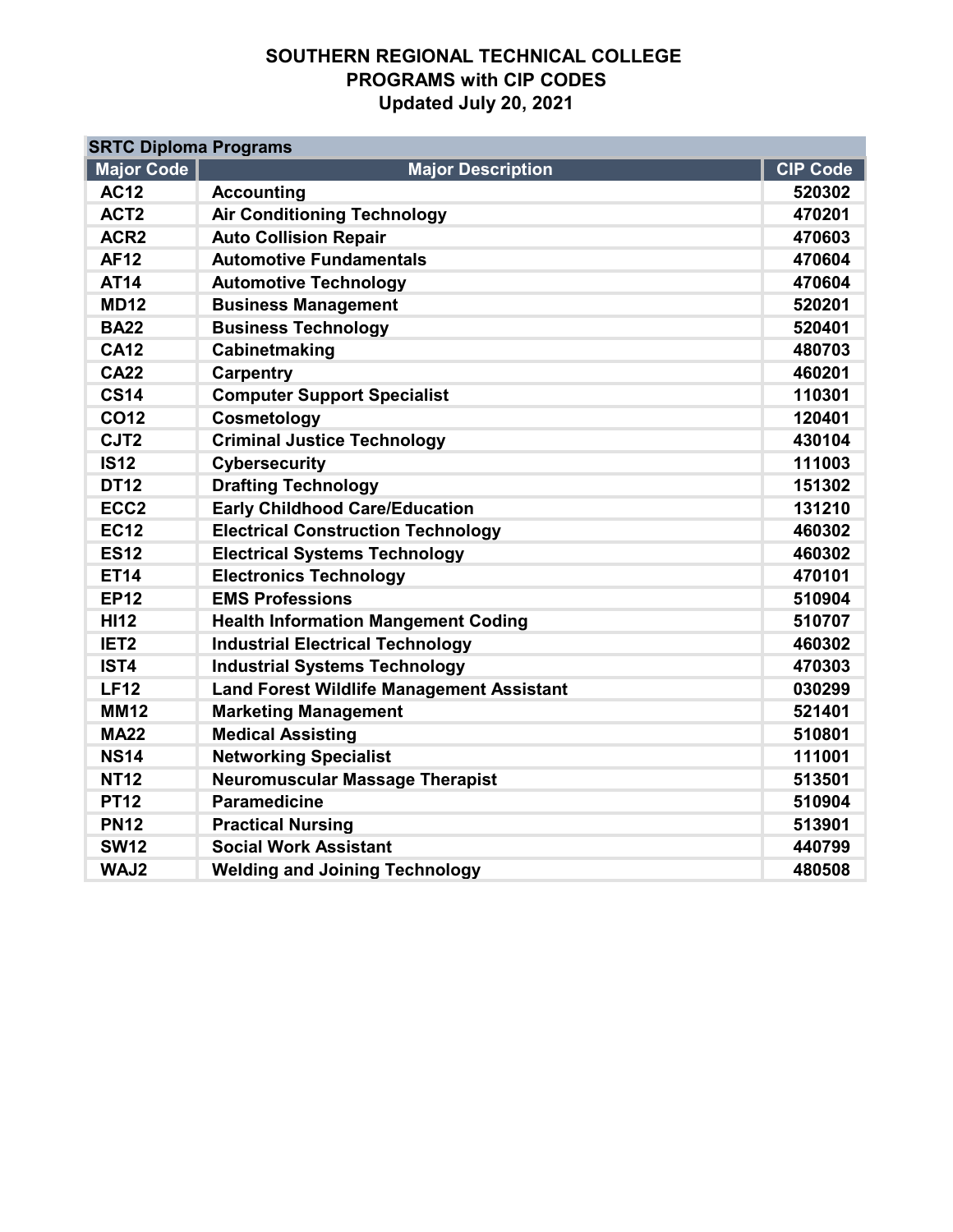| <b>SRTC Technical Certificate of Credit Programs</b> |                                                                  |                 |  |  |
|------------------------------------------------------|------------------------------------------------------------------|-----------------|--|--|
| <b>Major Code</b>                                    | <b>Major Description</b>                                         | <b>CIP Code</b> |  |  |
| <b>AS21</b>                                          | <b>Administrative Support Assistant</b>                          | 520407          |  |  |
| <b>AC51</b>                                          | <b>Advanced CAD Technician</b>                                   | 151302          |  |  |
| EMH <sub>1</sub>                                     | <b>Advanced Emergency Medical Technician (AEMT)</b>              | 510904          |  |  |
| ACY1                                                 | <b>Air Conditioning Repair Specialist</b>                        | 470201          |  |  |
| <b>AZ21</b>                                          | Air Conditioning System Maintenance Technician                   | 470201          |  |  |
| <b>AE41</b>                                          | Auto Electrical/Electronic Systems Technician                    | 470604          |  |  |
| ALR <sub>1</sub>                                     | <b>Auto Maintenance and Light Repair Tech</b>                    | 470604          |  |  |
| ASG1                                                 | <b>Automotive Chassis Technician Specialist</b>                  | 470604          |  |  |
| <b>AH21</b>                                          | <b>Automotive Climate Control Technician</b>                     | 470604          |  |  |
| <b>AB51</b>                                          | <b>Automotive Collision Repair Assistant I</b>                   | 470603          |  |  |
| <b>AE51</b>                                          | <b>Automotive Engine Performance Technician</b>                  | 470604          |  |  |
| <b>AE61</b>                                          | <b>Automotive Engine Repair Technician</b>                       | 470604          |  |  |
| ARA1                                                 | <b>Automotive Refinishing Assistant I</b>                        | 470603          |  |  |
| <b>AP71</b>                                          | <b>Automotive Refinishing Assistant II</b>                       | 470603          |  |  |
| <b>AA71</b>                                          | <b>Automotive Transmission/Transaxle Tech Specialist</b>         | 470604          |  |  |
| <b>MS41</b>                                          | <b>Basic Mechatronics Specialist</b>                             | 470303          |  |  |
| <b>BM51</b>                                          | <b>Basic Mechatronics Technician</b>                             | 470303          |  |  |
| <b>FS31</b>                                          | <b>Basic Shielded Metal Arc Welder</b>                           | 480508          |  |  |
| <b>CP41</b>                                          | <b>CAD Operator</b>                                              | 151302          |  |  |
| CCW1                                                 | <b>Certified Construction Worker</b>                             | 460201          |  |  |
| <b>CD61</b>                                          | <b>Child Development Specialist</b>                              | 190709          |  |  |
| <b>CN71</b>                                          | <b>Cisco Network Specialist</b>                                  | 111001          |  |  |
| <b>CA51</b>                                          | <b>Clinic Assistant</b>                                          | 511009          |  |  |
| <b>CS51</b>                                          | <b>CNC Specialist</b>                                            | 480510          |  |  |
| CSQ1                                                 | <b>Commercial Straight Truck and Passenger Driving (Class B)</b> | 490205          |  |  |
| <b>CT61</b>                                          | <b>Commercial Truck Driving (Class A)</b>                        | 490205          |  |  |
| <b>CW31</b>                                          | <b>Commercial Wiring</b>                                         | 460302          |  |  |
| <b>CA61</b>                                          | <b>CompTIA A+ Certified Preparation</b>                          | 470104          |  |  |
| <b>CA71</b>                                          | <b>CompTIA A+ Certified Technician Preparation</b>               | 470104          |  |  |
| <b>CZ31</b>                                          | <b>Crime Scene Fundamentals</b>                                  | 430107          |  |  |
| <b>CJ21</b>                                          | <b>Criminal Justice Specialist</b>                               | 430104          |  |  |
| <b>DA31</b>                                          | <b>Drafters Assistant</b>                                        | 151301          |  |  |
| <b>EC41</b>                                          | <b>Early Childhood Exceptionalities</b>                          | 131501          |  |  |
| <b>EL11</b>                                          | <b>Electrical Lineworker</b>                                     | 460303          |  |  |
| <b>EB71</b>                                          | <b>Emergency Medical Responder (EMR)</b>                         | 510904          |  |  |
| EMJ1                                                 | <b>Emergency Medical Technician (EMT)</b>                        | 510904          |  |  |
| <b>EN11</b>                                          | Entrepreneurship                                                 | 520701          |  |  |
| <b>CE11</b>                                          | <b>Esthetician</b>                                               | 120409          |  |  |
| <b>FC31</b>                                          | <b>Finish Carpenter</b>                                          | 460201          |  |  |
| <b>FC71</b>                                          | <b>Framing Carpenter</b>                                         | 460201          |  |  |